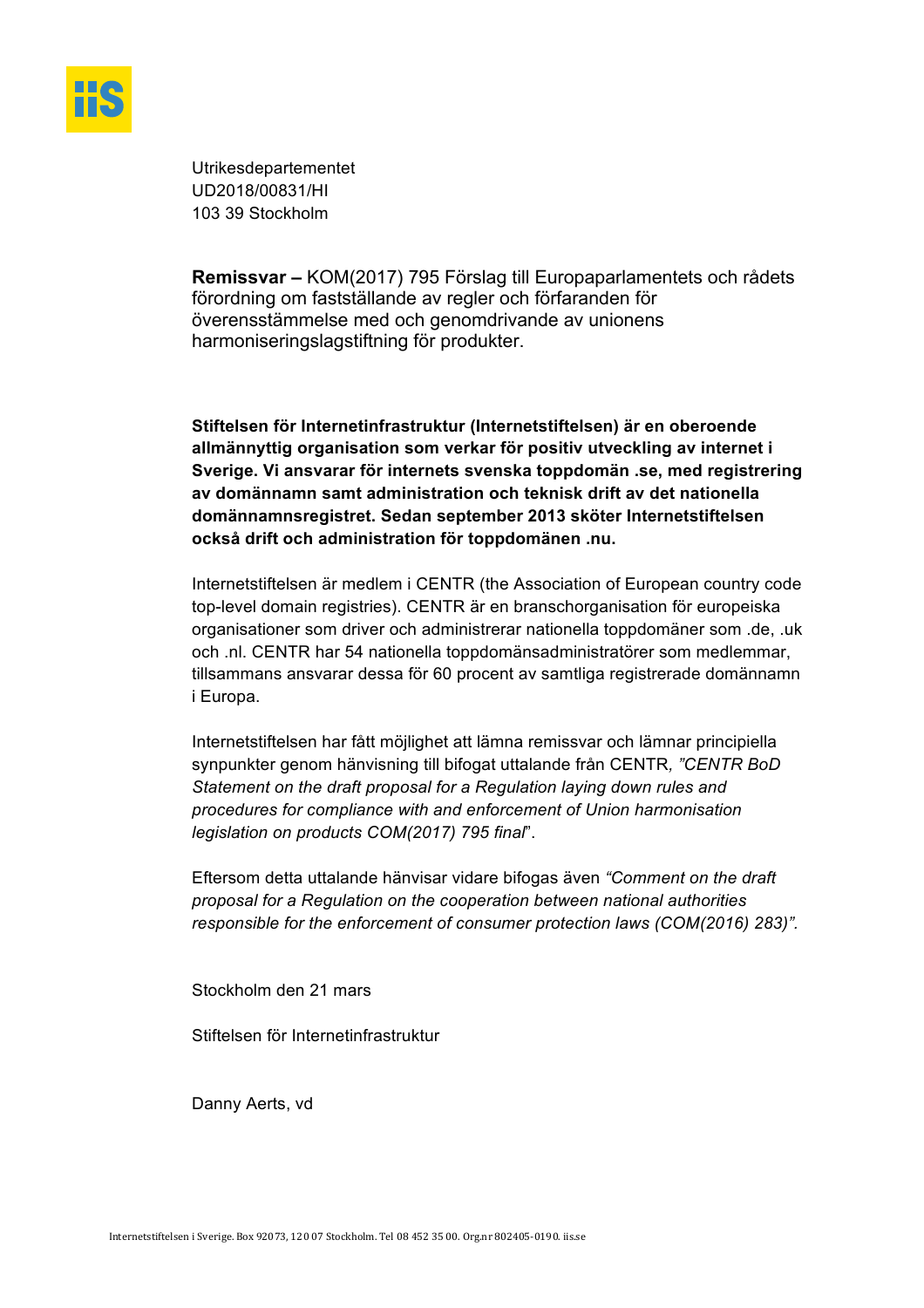



# **CENTR BoD Statement on the draft proposal for a Regulation laying down rules and procedures for compliance with and enforcement of Union harmonisation legislation on products COM (2017) 795 final**

*Brussels, 15 March 2018* – CENTR is the Association of European country code top-level domain registries. Our members are the registry operators that technically manage or administer a country-specific top-level domain, such as .eu, .si or .de. CENTR welcomes the opportunity to comment on the draft proposal for a Regulation on Enforcement and Compliance in the Single Market for Goods COM(2017) 795 final.

Protecting consumers from non-compliant products is essential to ensure trust in the Union's offline and online market and to achieve a successful single market. While supporting the general objectives of the draft regulation, i.e. a high level of protection of public interests, such as health, safety, the environment and security, we believe that more clarity is needed with regards to how these requirements can be enforced.

#### **Preliminary remarks**

We understand that the draft regulation as per Article 3 (Definitions) comprises to the "making available on the market" and/or "the placing on the market" of products and, with regards to business actors, targets so-called "economic operators". The minimum powers of market surveillance authorities laid out in the draft, however, extend to actors that reach beyond the "supply chain" as referred to in the draft.

A domain registry is not involved either in the making available or placing on the market of products. Also, a domain is different from a website. A domain name can resolve to a website that holds (stores, displays, etc.) information about certain products. However, the domain registry is neither the manager/owner of the domain name nor the entity that puts content on that website. Domain registries only hold records of holders of a domain name.

#### **Comments on the proposal**

With regards to the above-mentioned proposal COM (2017) 795, we would like to share our concerns and offer the following suggestions. Our comments build on and are in line with those published within the context of the draft regulation on consumer protection cooperation (COM (2016) 283 (see here).

CENTR vzw/asbl Belliardstraat 20 (6th floor) 1040 Brussels, Belgium

Phone: +32 2 627 5550  $Fay: +32 2 627 5559$ [secretariat@centr.org](mailto:secretariat@centr.org)

[www.centr.org](http://www.centr.org/)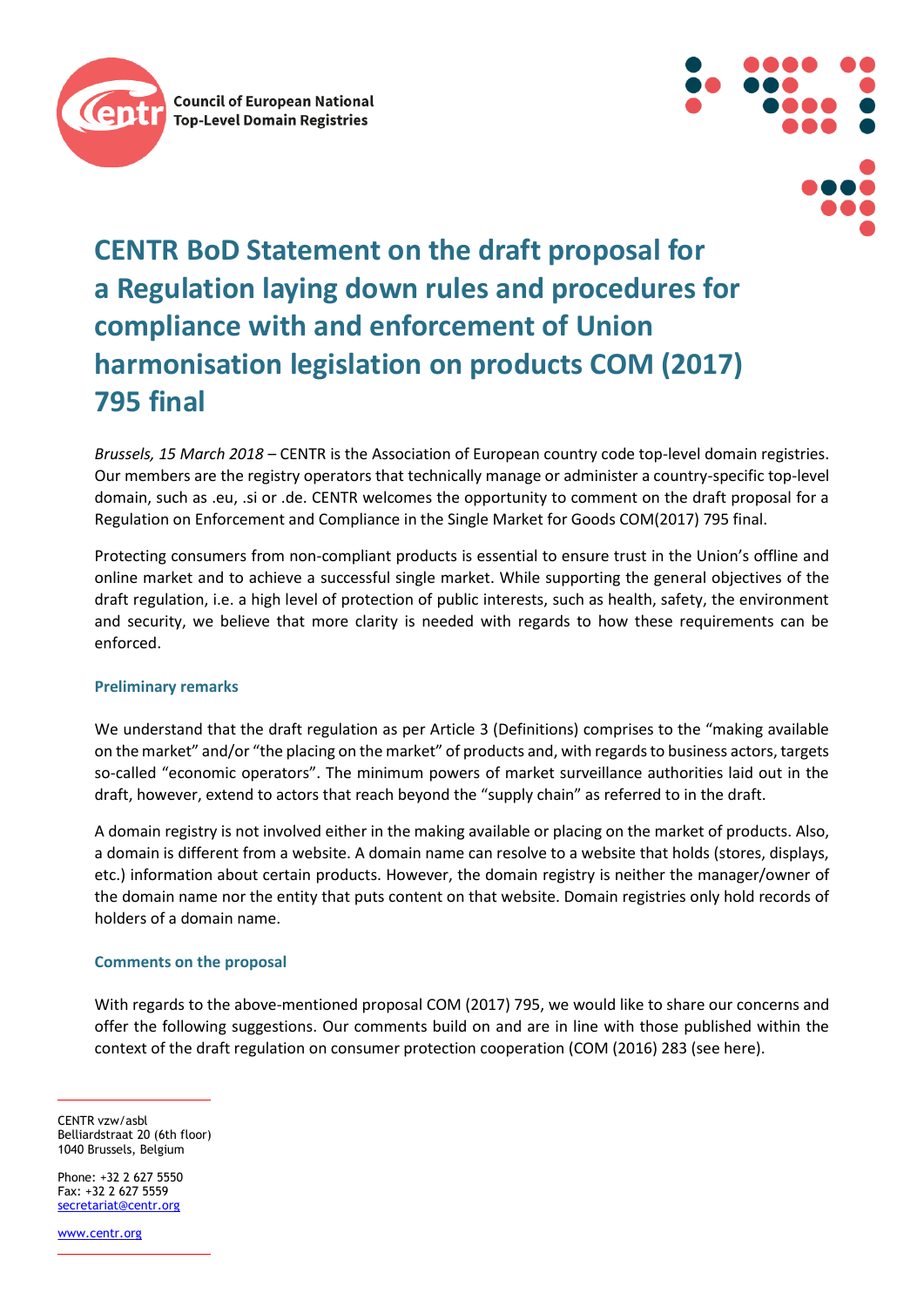

#### **1. Ensure coherence in the use of terminology and with other legislation**

#### **1.1.Coherence in the use of (technical) terms**

- *Recital 13 speaks of "removal of content", and "blocking access to non-compliant products offered through their services".*
- *Recital 26 refers to the "suspension of website, service or account"*
- *Art. 14, 3 h) refers to "remove, disable or restrict access to content or to suspend or restrict access to a website... or put a fully qualified domain name on hold for a specific period of time".*

It has to be noted that these terms have a very specific meaning in the technical context and refer to specific actors within the internet ecosystem. In order to make compliance with requests efficient and effective, we suggest using consistent, non-ambiguous wording which applies to either websites or domain names and specifies who the addressee of certain requests is.

#### **1.2.Coherence with the e-commerce Directive (2000/31) (see Recital 26)**

*Recital 26*: *... temporary measures..., including, where necessary, the suspension of a website, service or account, or putting a fully qualified domain name on hold for a specific period of time, in accordance with the principles laid down in Directive 2000/31/EC.* 

We would like to point out that registries are not defined as intermediaries in Directive 2000/31/EC. Accordingly, the principles laid down in that Directive, including liability exemptions for intermediaries, do not apply to registries. We therefore suggest removing the reference to fully qualified domain names in this context.

#### **1.3.Coherence with the regulation on Consumer Protection Cooperation (2017/2394)**

- *Art. 14, 3, (h): power to take temporary measures to prevent serious risk, including in particular temporary measures requiring hosting service providers to remove, disable or restrict access to content or to suspend or restrict access to a website, service or account or requiring domain registries or registrars to put a fully qualified domain name on hold for a specific period of time;*
- *Art. 9, 5, g (iii) of the CPC regulation, gives competent authorities "the power to order domain registries or registrars to delete a fully qualified domain name and to allow the competent authority concerned to register it;"*

First, we would be interested in better understanding the intentions of the Commission with regards to the different approach chosen in the current proposal as compared to the CPC regulation (i.e. "putting a domain name on hold" vs "deleting a domain name).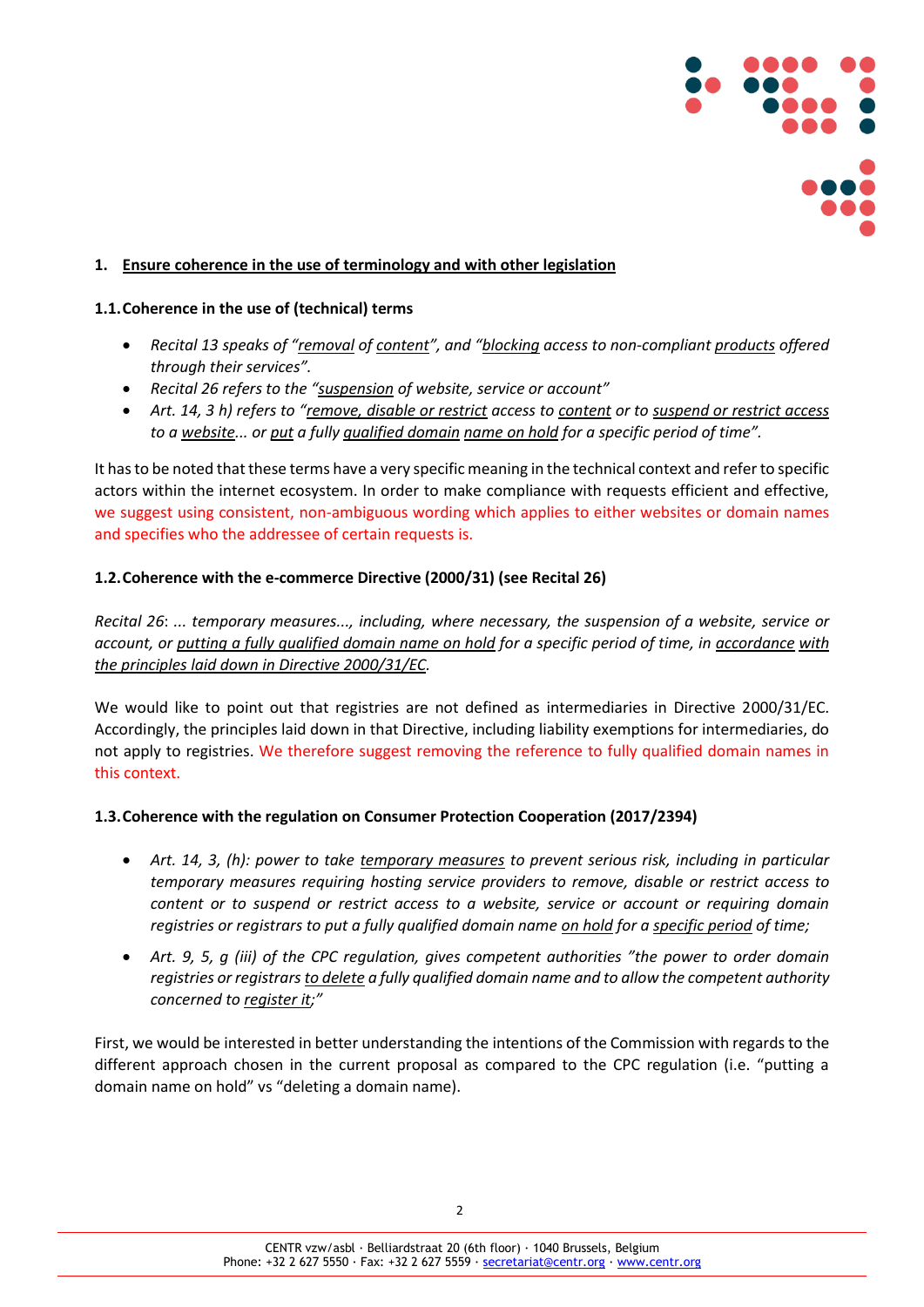

Second, consistency across regulation – in this case the Consumer Protection Cooperation regulation and the Goods Package – will help both national authorities and those actors falling in the scope of such legislation to come up with common routines to ensure compliance.

Third, we would like to point out that both actions targeting domain names neither remove the content nor do they make the content inaccessible. They might make access to content more difficult for the average internet user who (only) relies on domain names to find a website. However, it is important to underline that in many cases of consumer fraud (e.g. spam with embedded IP addresses rather than domain-based links), putting a domain on hold (or removing) it will not protect consumers to the extent envisaged by the regulation, since the content is still available.

In fact, the impact of such measures on fundamental rights (through "overblocking" legal content and restricting the freedom to conduct business) could be disproportionate to the risk – especially since the proposed measures do not include the safeguard of judicial oversight.

In order to more effectively protect consumers and to ensure that measures safeguard the fundamental rights of millions of Europeans who have registered a domain name, we suggest a cascading sequence of steps to be taken prior to any attempt to call for a "put on hold" a domain name:

a. The trader is ordered to modify or remove the content. If this fails:

b. The host is ordered to remove the content. If this fails:

c. The registrant (the person or entity who registered the domain) is ordered to suspend all domains referring to the content.

### **2. Better define the intended target and reach of minimum powers of market surveillance authorities**

- *Art. 14, 3 (d) Minimum powers: power to require ... any natural or legal person, to provide any information ... for the purposes of ... ascertaining ... the ownership of websites;*
- *Recital 22: "Market surveillance authorities should be able to request third parties in the digital value chain to provide all the evidence, data and information necessary".*

In order to ensure that requests by market surveillance authorities are targeted and efficient, it is important to establish which "third party", or legal or natural person, is required to provide what type of information, since not all of them will be in the position to do so. For instance, records on who registered a domain name, do not necessarily correspond to owners of a website and/or the one responsible for putting content on a website. Registries store (personal) data that is different from that held by hosting providers, access or internet service providers, etc.

We suggest that recital 22 be clarified. 'Requesting' the closing down of a website seems to suggest that there is a voluntary element or room for judgement of the lawfulness of content on that website or the 'request' on the side of the third party, including registries. However, the addressee of any such 'request' will only be relieved of making value judgements and incurring liability as the result of infringement of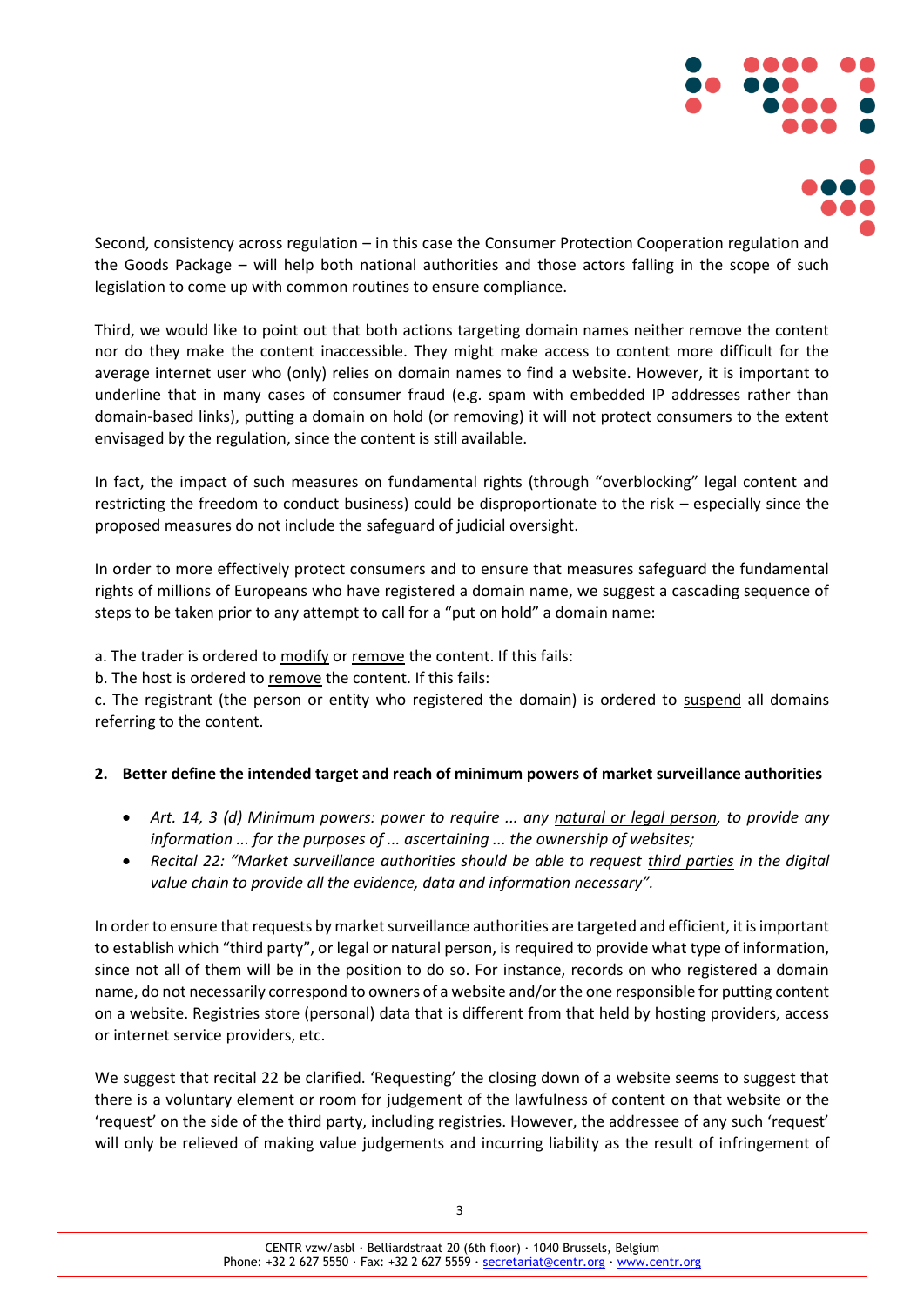

contractual and/or fundamental rights if the addressee acts on well-defined instructions from a clearly identifiable public authority, within a clearly defined legal framework. It would also be necessary to make clear that the actions taken by 'request' of a competent authority could never lead the party following such a 'request' to be held liable by a third party. We therefore strongly suggest to add this exoneration in the draft regulation

• Art. 14, 3, (h)

As mentioned above, it will be helpful to understand the intention and objective of a temporary measure in order to assess whether it will help lower or erase risks. We offer to provide more information about the impact of measures targeting domain names on both the technical operator, the registrant and the internet user.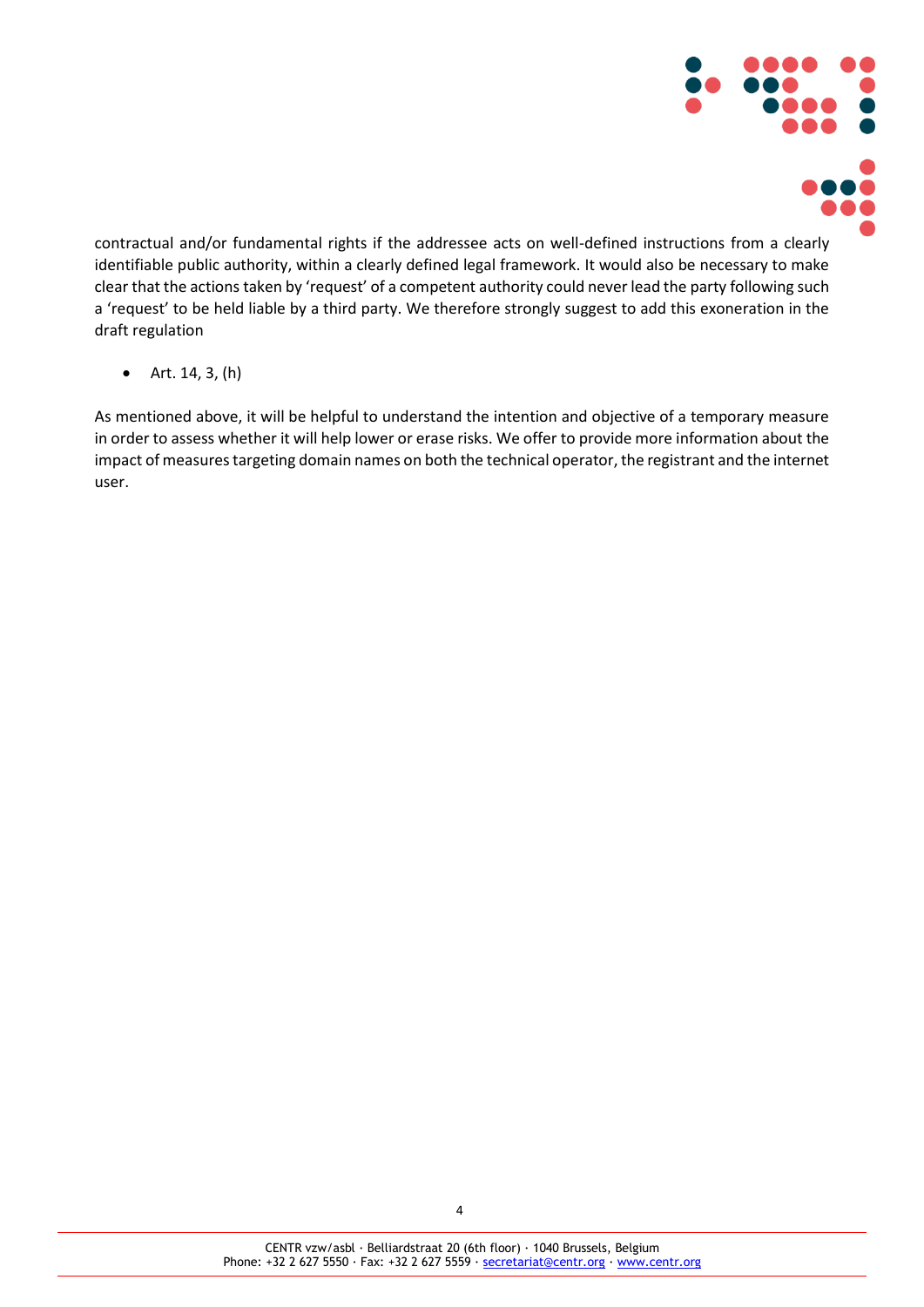



## **CENTR Comment on the draft proposal for a Regulation on the cooperation between national authorities responsible for the enforcement of consumer protection laws (COM(2016) 283)**

*Brussels, 24 October 2016* – CENTR, the Association of European country code top-level domains (such as .eu, .uk or .sk) welcomes the opportunity to comment on the draft proposal on the cooperation between national authorities responsible for the enforcement of consumer protection laws [\(COM\(2016\) 283\)](http://ec.europa.eu/consumers/consumer_rights/unfair-trade/docs/cpc-revision-proposal_en.pdf). In total, CENTR members manage over 60 million second-level domain registrations.

Strengthening consumer protection is essential to build online consumer trust and a prerequisite for a successful Digital Single Market. We feel, however, that the current draft lacks the clarity to achieve these goals. As managers of the registries that are at the core of the domain name infrastructure, we would like to share our concerns and offer suggestions for clarification.

1. Better define minimum powers of competent authorities and, in particular, what they can request or require from third parties, including from registries.

Art. 8.2 (g) adopt interim measures to prevent the risk of **serious** and *irreparable* harm to consumers, in particular the *suspension of a website, domain or a similar digital site, service or account;* 

*Art. 8.2 (l) close down a website, domain or similar digital site, service or account or a part of it, including by requesting a third party or other public authority to implement such measures;*

The terms '**serious**' and '**irreparable**' need to be defined.

The term '**domain**' is too vague. Registries can only act when the demand from competent authorities deals with second-level domains, such as 'example.eu'. For third-level domains such as 'shop.example.eu', only the entity or person who registered 'example.eu' can take action. Any action taken by the registry related to a second-level domain will affect all third-level domains and, as such, will have unintended consequences for all users of third-level domains that are unrelated to the issue the competent authorities want to tackle. For instance, the deletion of 'europa.eu' would affect all third-level domains such as 'curia.europa.eu', 'europarl.europa.eu', 'ec.europa.eu' and so forth.

The term '**suspension**' of a domain name is unclear. We understand this refers to the temporary measure to stop the name from resolving, while keeping it registered under the current holder. We suggest for this to be explained in the text. In addition, the draft refers to 'interim measures', yet doesn't specify for how long such measures should be in place. A maximum period should at least be defined.

The term '**close down**' of a domain is unclear. We understand this refers to the deletion or deregistration of the domain. However, once a name is deleted, it would normally be available for registration again. In order to avoid this, the domain name would need to remain registered, but not resolving.

CENTR vzw/asbl Belliardstraat 20 (6th floor) 1040 Brussels, Belgium

Phone: +32 2 627 5550 Fax: +32 2 627 5559 secretariat@centr.org

www.centr.org